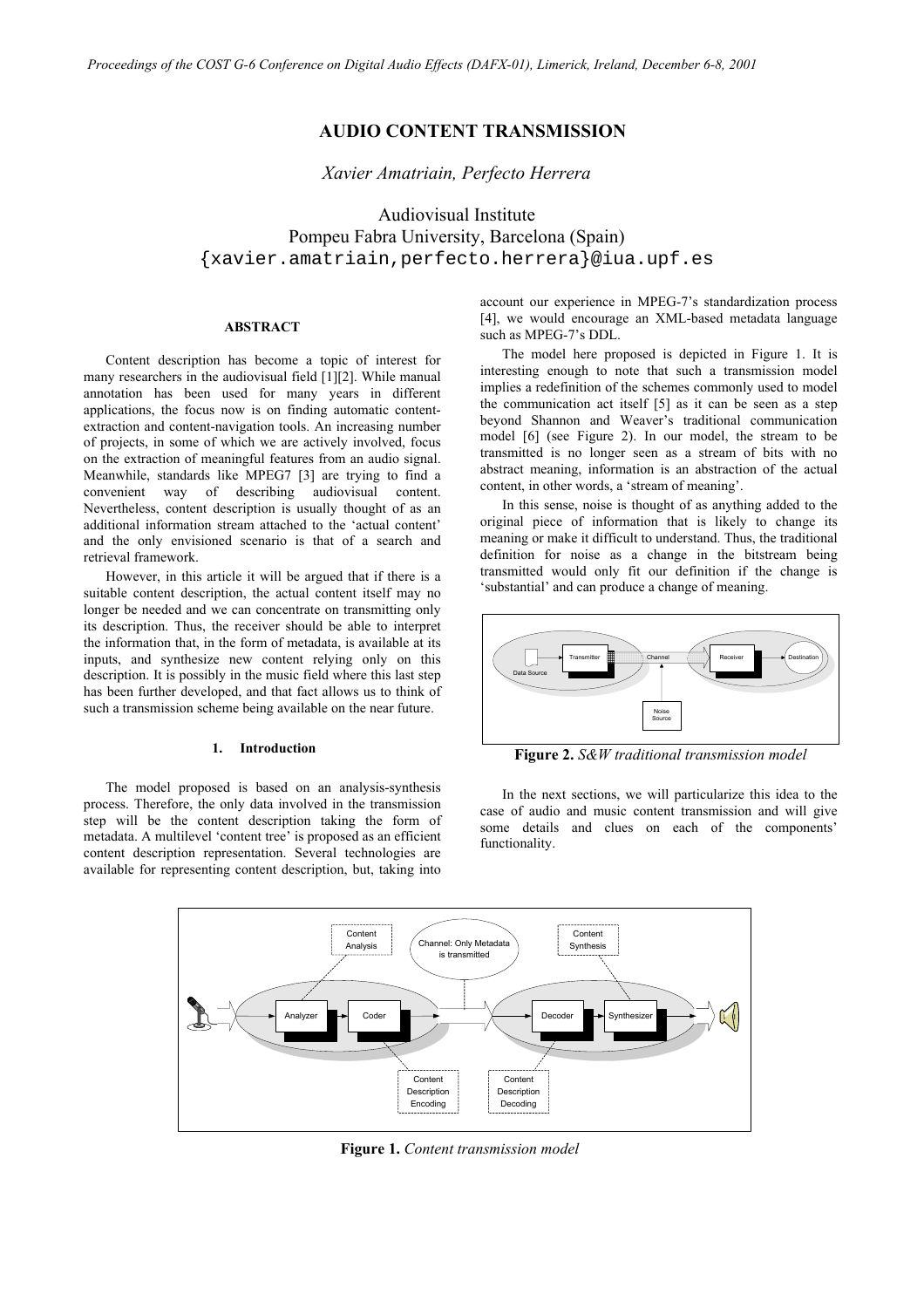#### **2. The Analysis Step (Content Extraction)**

The easiest way to add content description to an audiovisual chunk of information is by means of textual or oral annotation. The extraction process is in that case performed by an 'expert' that can interpret the content and extract some useful information, provided there is an appropriate taxonomy available.

When thinking in terms of automatic content-extraction[7], two levels are usually distinguished: low-level content descriptors and high-level content descriptors. As a first approach, and in the broad sense, low-level descriptors are those related to the signal itself and have little or no meaning to the end-user. In other words, and thinking in terms of our domain, these descriptors cannot be 'heard'. On the other hand, high-level descriptors are meaningful and might be related to semantic or syntactic features of the sound.



**Figure 2.** The three levels in the analysis process

It is obvious that the borderline between these categories is thin and not always clear. Some descriptors can be viewed as either low or high-level (or as either syntactic or semantic) depending on the characteristics of the extraction process or the targeted use. Although these categories will be used throughout this paper, we might better think in terms of a multilevel analysis scheme as the one depicted in the following figure.



**Figure 3.** *Multilevel analysis step*

#### **Low-level content descriptors**

As mentioned before, low level descriptors are closely related to the signal itself or any of its representations. Any audio signal can be represented as a time-domain signal or as its spectral transform, and following this same idea a first (and yet incomplete) categorization, separates low-level descriptors into two categories: temporal and spectral descriptors.

Temporal descriptors can be immediately computed from the actual signal or may require a previous adaptation stage in order to extract the amplitude or energy envelope of the signal, thus only taking into account the overall behavior of the signal and not its short-time variations. Examples of temporal descriptors are attack time, temporal centroid, zero-crossing rate, etc...

Many other useful descriptors can be extracted from the spectrum of an audio signal. These descriptors can be mapped to higher level attributes. As a matter of fact, of the five basic dimensions of a sound, two of them (pitch and brightness) are more easily interpreted in the frequency domain and a third one (timbre) is also very closely related to the spectral characteristics of a sound. A previous analysis step needs to be accomplished in order to extract the main spectral features. For inharmonic sounds a Fourier analysis (FFT or STFT) can be enough, but a further step (which may include fundamental extraction, peak tracking and some sort of separation of the sinusoidal and residual component of the signal) is useful for the analysis of harmonic features [8]. Descriptors directly derived from the spectrum are, for example: spectral envelope, power spectrum, spectral amplitude, spectral centroid, spectral tilt, spectral irregularity, spectral shape, spectral spread…; derived from the spectral peaks: number of peaks, peak frequencies, peak magnitudes, peak phases, sinusoidality…; derived from a fundamental detection: fundamental frequency, harmonic deviation; etc...[9]

## **High-level content descriptors**

While descriptors presented in the previous section are purely syntactic (that is, they do not carry any information on the actual meaning of the source), high-level descriptors can carry either semantic or syntactic meaning. For example, a region of an audio track can be viewed as a segment (syntactic) or as a musical note (semantic).

Syntactic high-level descriptors can be sometimes computed as a combination of low level descriptors. In [4], for example, we presented a way of describing timbre of isolated monophonic instrument notes (the scheme for computing the descriptors of a harmonic timbre is depicted in Figure 4). Syntactic descriptors usually refer to features that can be understood by an end-user without previous signal processing knowledge as they may refer to psycho acoustical properties of the source, but they do not actually carry any semantic meaning about the content itself. In other words, syntactic descriptors cannot be used to label a piece of sound according to what actually 'is' but rather to describe how it is structured or what is made of. In that sense, the computation of syntactic descriptors (either low or high-leveled) is not dependent on any kind of musical knowledge. In the case of our timbre descriptor, for example, the resulting descriptor is not sufficient to label a note as being 'violin' or 'piano' but rather to compute relative perceptual distances between different instrument samples.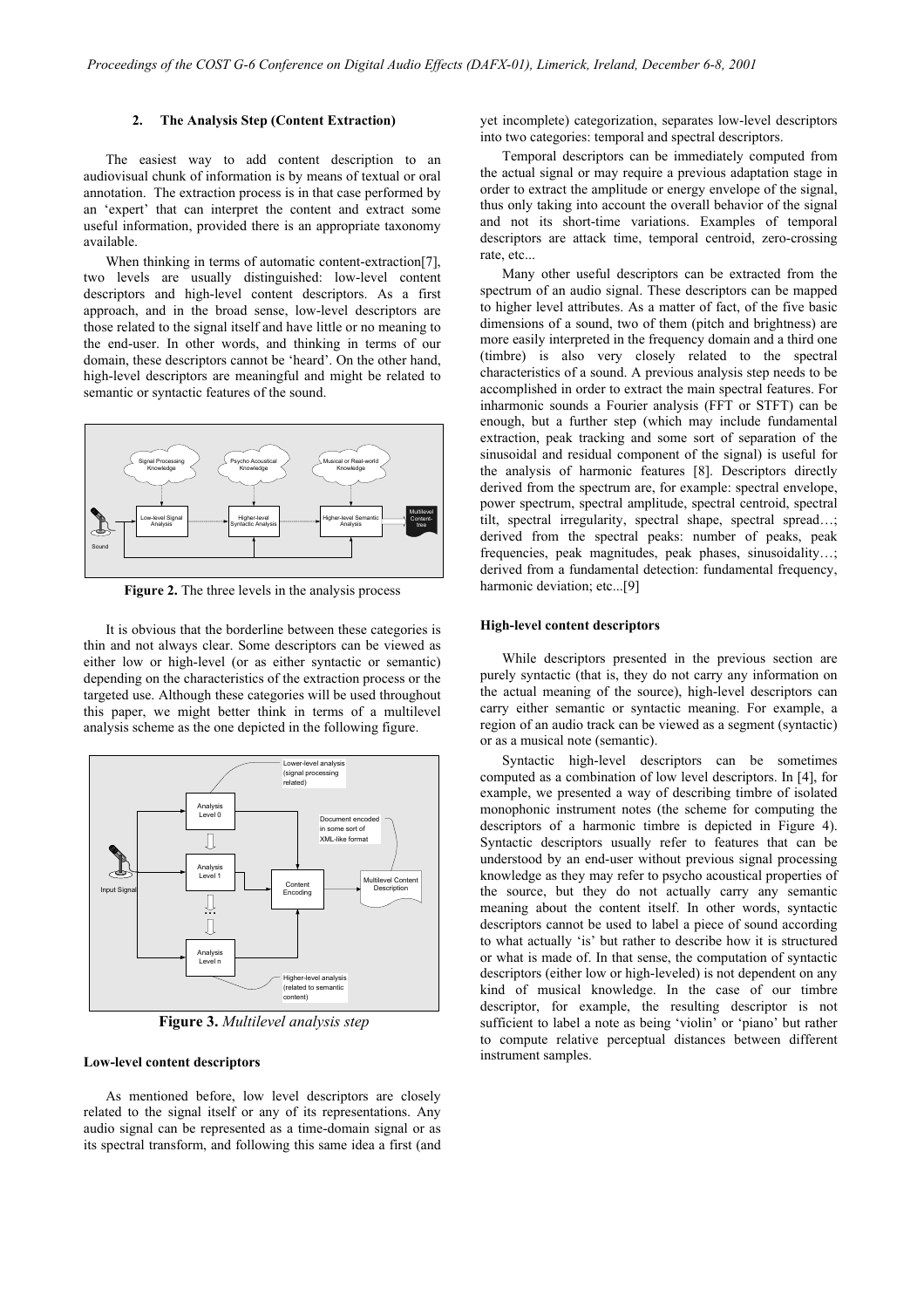

**Figure 4.** Combining low-level descriptors for creating higherlevel syntactic descriptors: MPEG-7's Timbre Descriptor

When trying to label a chunk of audio with a semantic descriptor, more high-level or real world knowledge needs to be applied. The ultimate purpose of a semantic descriptor is to label the piece of sound to which it refers using a commonly accepted concept or term. The degree of abstraction of a semantic descriptor has a wide range. Labels such as 'scary' or more concrete such as 'violin sound' can be considered semantic descriptors. It is obvious that the higher we go on the 'abstraction ladder' the harder it is to automatically extract a description and the more possibilities there are that we end up using manual annotation.

Different proposals have been made in order to create a semantic map or level structure for describing an audio scene, probably the latest being the ten-level map presented in the MPEG Geneva meeting (May, 2000)[10]. This proposal includes four syntactic levels and six semantic levels: Type/Technique, Global Distribution, Local Structure, Global Composition, Generic Objects, Generic Scene, Specific Objects, Specific Scene, Abstract Objects, and Abstract Scene.

While that proposal is quite theoretical and simple and comes from a generalization of a similar structure proposed for video description, other proposals come from years of studies on the specific characteristics of an audio scene and have even had practical applications. One of the most renowned techniques that can fit into this category is CASA (Computer Auditory Scene Analysis)[11]. It is far beyond the scope of this paper to go deep into any of these proposals, but it is interesting to note that CASA has addressed the issue of describing complex sound mixtures that include music, speech and sound effects, also providing techniques for separating these different kind of streams into so-called sound objects (see [12], for example).

#### **3. The Coding Step (Content Description)**

In the coding step, all the content information extracted in previous steps needs to be encoded in an appropriate format. Binary and textual based versions of the format should be provided in order to observe both coding and transmission efficiency and readability. It is also important for the coding scheme used to offer support to the way that the output of our analysis block is organized. In that sense, a highly structured language that enables the description of a tree-like data structure (the so-called content tree).

 There are many examples of coding schemes used for encoding metadata or, more precisely, audiovisual content description, perhaps the most ambitious being MPEG7. Although MPEG7 is focused on search and retrieval issues, the actual encoding of the audiovisual content description is flexible enough as for being used by a system as the one proposed in this article[13][14]. It is based in an extension of W3's XML-Schema called MPEG7's DDL (Descriptor Definition Language). XML-Schema is a definition language for describing the structure of an XML document using the same XML syntax and it is supposedly bound to replace the existing DTD language. It is thus a tagged textual format but it also includes support for most Object Oriented concepts [15]. Note so, that XML-Schema will be the language used for structuring our content, but the actual output of the analysis will be a regular XML document. Another subject, which will not be dealt with in this paper, is how this textual information could be compressed and transformed into a more efficient binary format suitable for transmission.

On the other hand, the encoding step must also be in charge of deciding the degree of abstraction to be applied to the output of the content extraction step. This decision must be taken on the basis of the application and the user's requirements although it will obviously affect the data transmission rate. The encoder must decide what level of the content tree should indeed be encoded depending on the degree of concreteness demanded to the transmission process, degree that will usually be fixed by the particularities of the receiver. If only high-level semantic information is encoded, the receiver will be forced to use more of its 'artificial imagination' (see next section).

#### **4. The Decoding Step (Content Interpretation)**

The main task of the decoder is to interpret the information received through the channel in order to be able to feed the Synthesizer with the correct parameters. Two main processes are expected from the decoder depending if the content description received is high or low level. In next sections we will detail their main characteristics.

If the decoder is input low-leveled descriptions, there are two options, depending on the application requirements. The low level descriptors can be directly fed into the Synthesis engine or there can be an intermediate 'abstraction process'. In the abstraction process, the decoder has to use 'real world' knowledge in order to convert low-level information into midlevel information, more understandable from the synthesizer point of view. If the abstraction process is omitted and the synthesizer receives low-level information but this description is not exhaustive, those parameters not specified should be taken as default. Thus, paradoxically, the synthesizer is granted some degrees of freedom and the result may loose concretion.



**Figure 6.** Low-level input to the Decoder: Abstraction Process

If the input to the decoder is high-level semantic information, an intermediate process is always needed in order to make the content description understandable by the synthesis process. It is what we call 'Artificial Imagination'.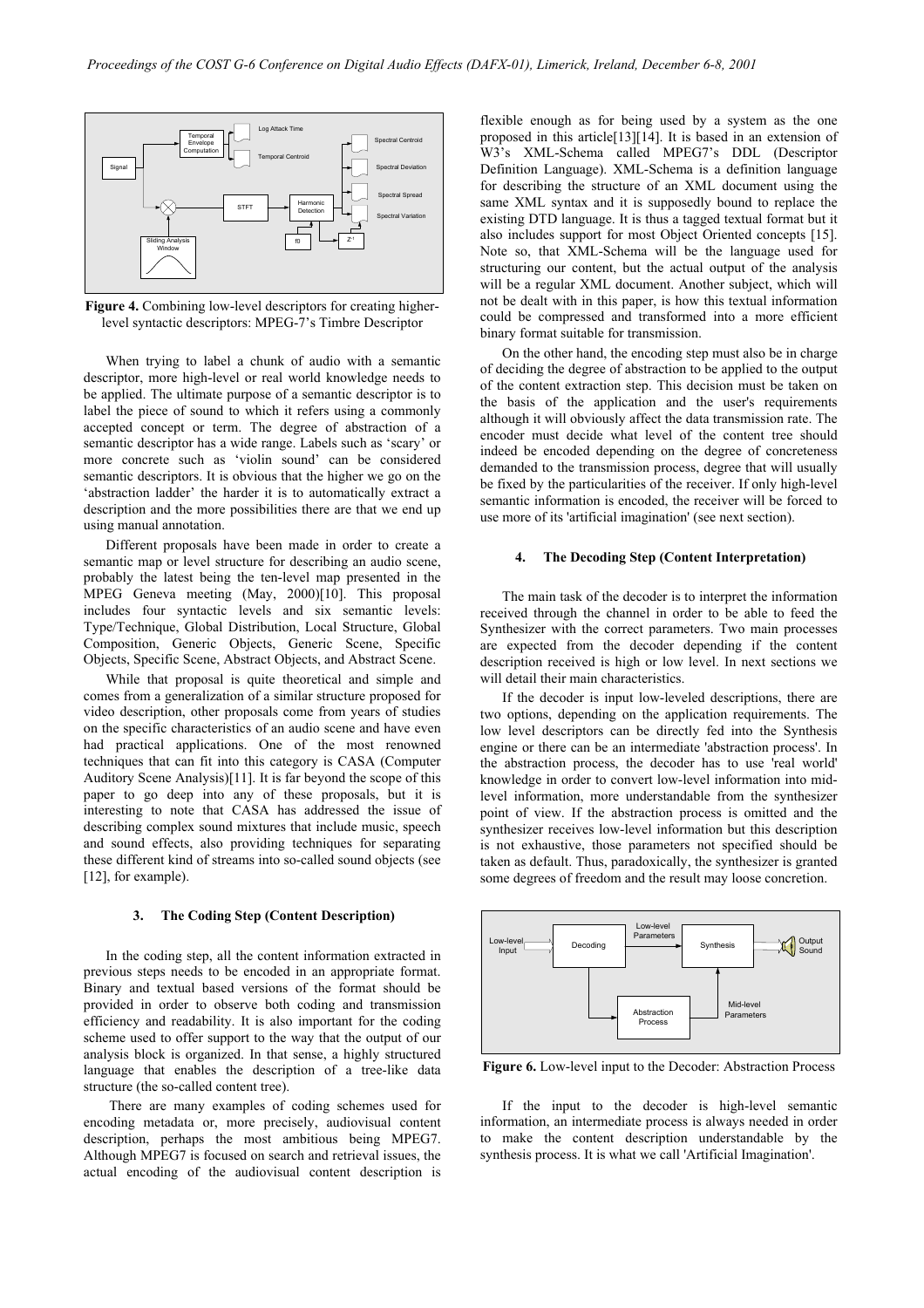I will try to clarify what this term, contrary of the 'abstraction process' earlier mentioned, means by using an example. Imagine the decoder's input is 'violin note'. The synthesizer will be unable to interpret that content description because of its degree of abstraction. The decoder is thus forced to lower the level of abstraction by suppressing degrees of freedom. The output of the decoder should be something like 'violin note, pitch: C4, loudness: mf…' This process is accomplished by means of its 'artificial imagination'.

Artificial imagination is a one-to-many process, that is, the same input should yield a finite set of different outputs. The way the decoding process gets rid of the degrees of freedom should rely on user or application preferences as well as on random processes and context awareness. In the previous example, the decision on the note and loudness to be played could be based on knowledge on the author, the style, the user's likes, previous or future notes, harmony and a final random process to choose one of the best alternatives.



**Figure 7.** High-level input to the Decoder: Artificial Imagination Process

### **5. Synthesis Step**

The key point of the language used for expressing synthesis parameters is that it must not only meet the requirements of the synthesizer's input but also the needs of the decoder's output.

Many languages have been developed for the purpose of controlling a synthesizer [16][17][18]. Among them, the most extended one is MIDI [19][20] although its limitations make it clearly not sufficient for the system proposed in this paper. Another synthesis language that deserves consideration at this point is MPEG4's SAOL (Structured Audio Orchestra Language)[21][22].

SAOL has been mostly developed at the MIT and has been recently standardized by MPEG and included in MPEG4. SAOL is indeed an evolution of the well known CSound synthesis language. The main advantage of using SAOL at this point of the process is that it should be possibly linked into the parameters coming out from the analysis step, provided that MPEG7 was used at the encoding process[23].

But maybe most interesting of all at this step would be to use an XML-based language that instead of describing the content from a signal analysis point of view (as MPEG7 mainly does) it tried to describe content from a more symbolic approach thus enabling this information to be understood by a synthesis engine. This would prevent the loss of data in an otherwise necessary intermediate conversion process. Many different proposals of such languages are currently being discussed, although none of them seems to have, at the time being, more than an application driven scope [24].

## **6. A Combined Receiver Scheme: Content-based Synthesis**

Although sometimes it may be useful to conceptually separate the receiver into a decoder and a synthesizer, many other times, a combined scheme that treats the receiver as a whole will be more feasible.

In that case, the resulting receiver scheme is what we call a "Content-based Synthesizer", which, at first sight, does not defer much from that of a "traditional" synthesizer.



**Figure 8.** Combined scheme for modeling the receiver of a content transmission system

In a general situation, a simple mapping strategy may be sufficient. But if the level of abstraction of the input metadata is higher, the gap between the information transmitted and the low-level parameters that are to be fed to the synthesis engine might be impossible to fill using conventional techniques. Imagine for example a situation where the transmitted metadata included a content description such as: [*genre: jazz, mood: sad, user\_profile: musician*].

The latter example leads to the fact that we are facing a problem of search and retrieval, more than one of finding an appropriate mapping strategy. We could have a database made up of sound files with an attached content description in the form of metadata. The goal of the system is then to find what register in the database fulfils the requirements of the input metadata.



**Figure 9.** Search and retrieval as a means of synthesizing

A problem we still have to face with such a model is the difficulty to automatically extract from the signal itself parameters with such a level of abstraction. We can find examples of existing applications that implement the system depicted in the previous figure but they always need a previous step of manually annotating the content of the whole database.

A possible solution to this "inconvenience" is the use of machine learning techniques. It is recently becoming usual, in this sort of frameworks, to implement, for example,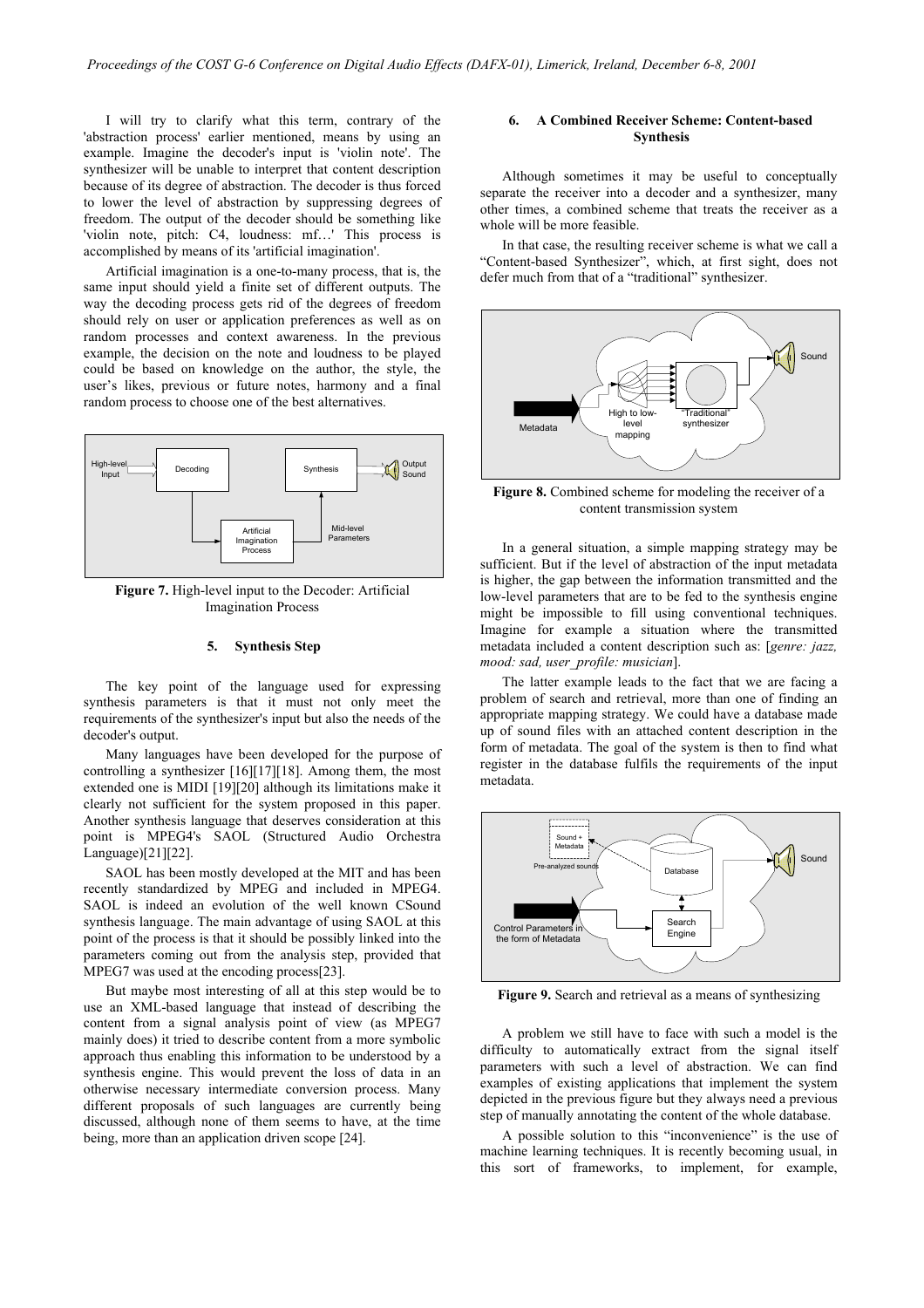collaborative filtering engines (classification based on the analysis of users' preferences: "if most of our users classify item X as being  $Y$ , we label it that way"). In that case though, the classification and identification is performed without taking into account any inner property of the sounds. On the other hand, if what we intend to have is a system capable of learning from the sound features, we may favor a Case-Based Reasoning (CBR) engine as the one used in [25].

Anyhow, a first precondition for deciding on the system's viability would be to reduce the size of the resulting database. There is no need to store sounds that could be easily obtained from other already existing in the database. In the case that no sound exactly matched the content description at the input we could then just find the most "similar" one and adapt it in the desired direction. This adaptation step is basically a "content based transformation".

A possible block diagram for the resulting system is depicted in the figure 10. Note how the user input is fed again into the CBR engine.

One of the problems that still remains is what "similarity"

#### **7. Conclusions**

The purpose of this abstract is to discuss, from a theoretical approach, how new technologies have brought up the opportunity to redefine the model of information transmission that was defined more than fifty years ago. As detailed in the different sections, the model proposed is based on a new paradigm: the transmission of content. The model must be understood rather as a working framework than as a system that should be due in the short term.

Even so, the necessary technologies to implement the different modules are already available or are expected to be in a short term as interest in content-processing grows among different research teams[27][28]. A first analysis of these technologies reveals the fact that none of them are considering compatibility with other modules of the system. Mechanisms to link the content analysis process and the synthesis interfaces must be sought. This key point is likely to be the main difficulty to overcome and our team is already investing efforts



Figure 10. The receiver of a content transmission model as a content-based synthesizer

measure the system has to deal with. Similarity in sound and music is obviously a many-dimensional measure that can be highly dependent on a particular application. Furthermore, it may turn out that our database has more than one case that is similar to the content description received. All of them may need a further adaptation (transformation) but the problem is how to decide on what transformation is more immediate and effective. In that sense, it may be interesting to identify and classify items for the database not only for what they actually are but for what they may become. A sound can thus be classified as "bright-able", "piano-able", "fast-able" [26]. If a solution is confirmed as accepted by the user we may not only add the resulting sound and its content description to the database but also the knowledge derived from the adaptation process.

that head in that direction.

#### **8. Acknowledgements**

The work reported in this paper has been partially funded by the IST European project CUIDADO and by the TIC national project TABASCO.